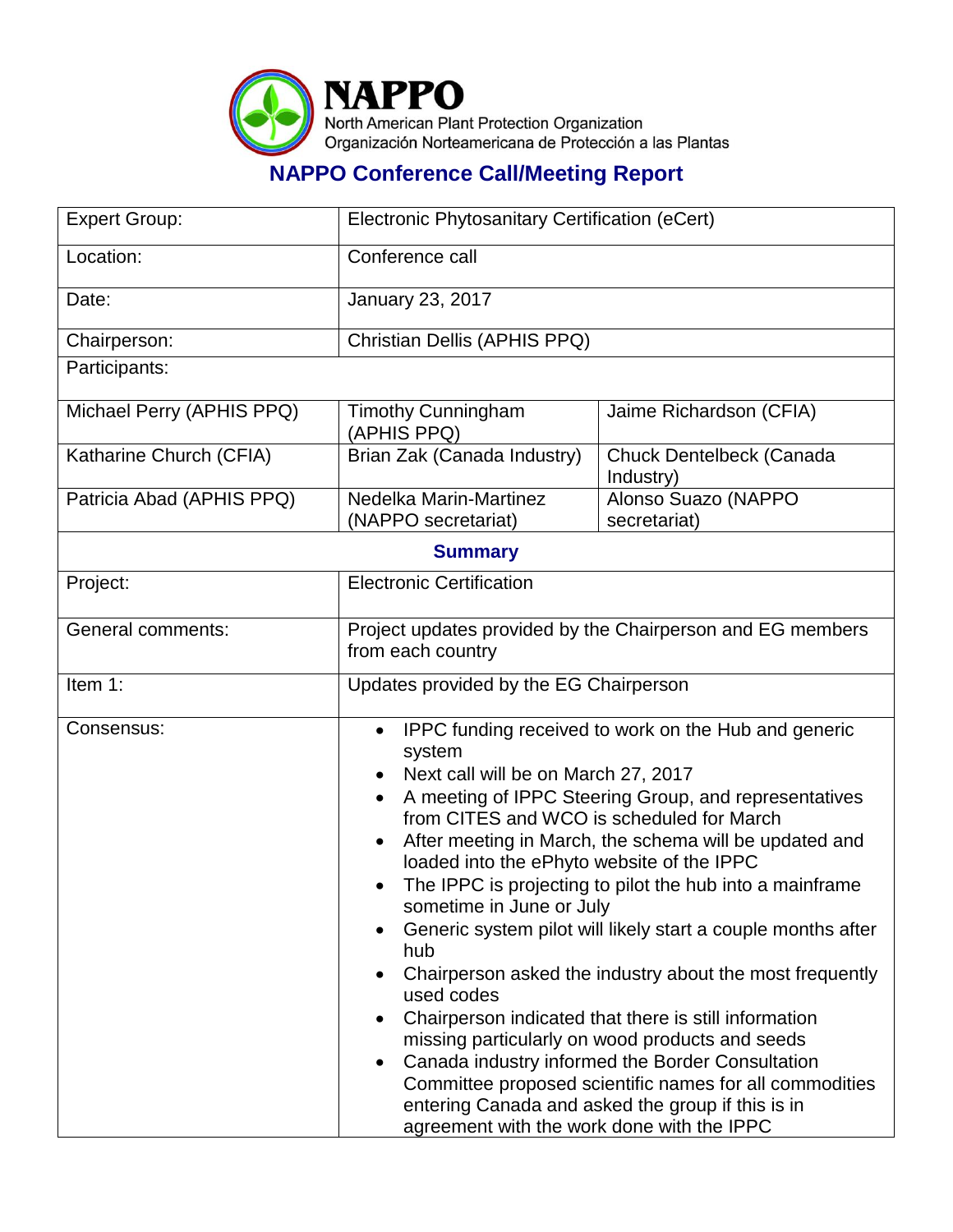| Item 2:                   | Country updates                                                                                                                                                                                                                                                                                                                                                                                                                                                                                                                                                                                                                                                                                                                                                                                                                                                                                                                                                                                                                                                                                                                                    |             |
|---------------------------|----------------------------------------------------------------------------------------------------------------------------------------------------------------------------------------------------------------------------------------------------------------------------------------------------------------------------------------------------------------------------------------------------------------------------------------------------------------------------------------------------------------------------------------------------------------------------------------------------------------------------------------------------------------------------------------------------------------------------------------------------------------------------------------------------------------------------------------------------------------------------------------------------------------------------------------------------------------------------------------------------------------------------------------------------------------------------------------------------------------------------------------------------|-------------|
| Consensus:                | <b>USA</b><br>Meeting scheduled with Canada to both countries<br>$\circ$<br>systems and lessons learned. The meeting will<br>occur the week of February 20th<br>A mechanism to transfer phytos to CBP via an<br>$\circ$<br>electronic system is scheduled to begin work in<br>April. Importers will need to provide their phyto<br>number and country of origin.<br>USA is reviewing other options with the electronic<br>$\circ$<br>exchange. Everything will be standardized.<br>Mexico<br>Continues to make changes. Mexico requested<br>$\circ$<br>from the US to conduct tests.<br>Mexico has made improvements to have the<br>$\circ$<br>system standardized in Ver 10 and 11. The system<br>is ready to be tested. Mexico requested the US to<br>do the testing and provide feedbacks.<br>Mexico continues to have constant communication<br>$\circ$<br>with the US<br>Canada<br>$\circ$ Canada is continuing to work on their export<br>systems and to enter information into the plant<br>health system.<br>EG members are looking forward to meet with the<br>$\circ$<br>Chairperson to see how to proceed with the<br>electronic system |             |
| <b>Next Steps</b>         |                                                                                                                                                                                                                                                                                                                                                                                                                                                                                                                                                                                                                                                                                                                                                                                                                                                                                                                                                                                                                                                                                                                                                    |             |
| <b>Responsible Person</b> | <b>Action</b>                                                                                                                                                                                                                                                                                                                                                                                                                                                                                                                                                                                                                                                                                                                                                                                                                                                                                                                                                                                                                                                                                                                                      | <b>Date</b> |
| All EG members            | Provide feedbacks for the schema. Each country<br>By March 8,<br>should be cautious about special fields in the<br>2017<br>phytosanitary system. This information is needed to<br>know how the present work can accommodate to the<br>ephyto system.<br>Chairperson suggested to look at phytos and see if<br>there are any fields outside ISPM 12.<br>Canada industry mentioned that HT certificates have<br>problems with the certification dates.<br>The Chairperson also indicated there are issues with<br>multiple dates and the schema will accommodate it<br>now.                                                                                                                                                                                                                                                                                                                                                                                                                                                                                                                                                                          |             |